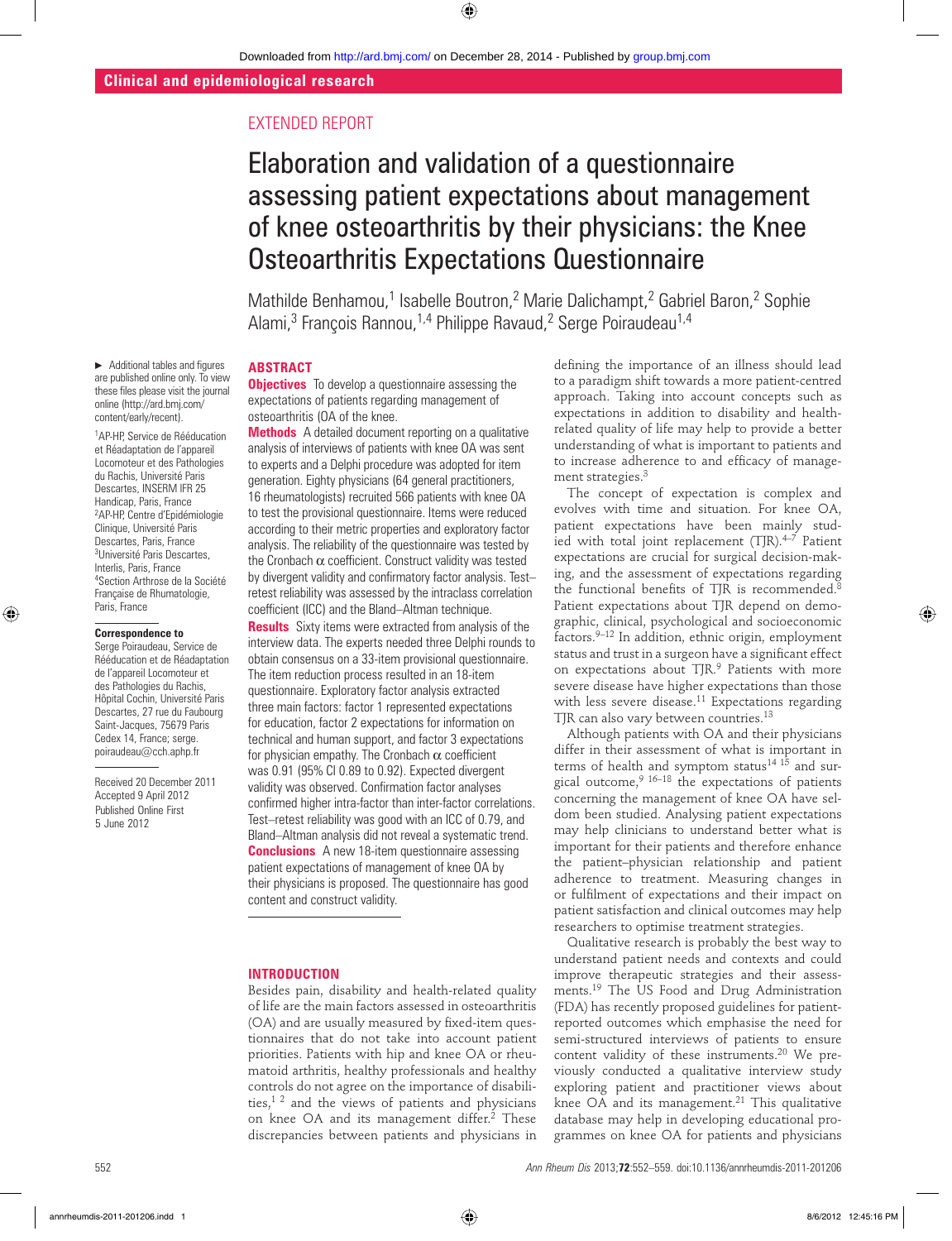and new patient-centred outcome measures assessing concepts such as expectations.

We aimed to use the data from this qualitative interview study to develop a questionnaire, the Knee Osteoarthritis Expectations Questionnaire (KOEQ), to assess patient expectations for the management of knee OA.

#### **METHODS**

#### **Development of the provisional questionnaire**

We adopted a Delphi procedure to select items for the provisional questionnaire using previously described general methods for instrument development.22 The process consisted of three main steps: definition of the aim of the questionnaire, generation of items and selection of items.

#### Aim of the questionnaire

The general purpose of the questionnaire is to facilitate the patient–physician relationship and patient education by recording patient expectations in routine practice and clinical research. The specific purpose of this questionnaire is to better define what is important to patients, help to plan the management of their condition and to identify unrealistic expectations and try to modulate them.

#### Generation of items

The Delphi consensus method was used to generate and select items,<sup>22</sup> with the initial development in French. For extracting items related to expectations, a detailed document reporting on the qualitative analysis of interviews with patients was sent to 10 experts (two general practitioners (GPs), two rheumatologists, two orthopaedic surgeons, one physical therapist, two sociologists and one physical and rehabilitation medicine physician). Experts were asked to read the documents and extract the most relevant items concerning patient expectations. To help experts, several domains were proposed: information and education (about illness, treatment options, prognosis, prevention, etc); access to healthcare (physicians, healthcare providers, biological and radiological explorations, etc); prescriptions (pharmacological, non-pharmacological, efficacy, side effects, etc); support (listening, availability of relatives, consideration of individual and material dimensions); and environment (adaptive devices, indoor and outdoor adaptations, human assistance). Experts were invited to add domains if they wished.

#### Selection of items

For each generated item, experts were asked to rate on two 11-point Likert scales from 0 (disagree) to 10 (agree) whether they believed the item should be selected in the final tool and the degree of agreement with the formulation of the item. Experts who disagreed with the formulation of the item were asked to propose a new formulation. Experts were also invited to add items to domains. Items with a median relevance score of ≤7 were excluded, as were redundant items.

For the second Delphi round, experts were asked to re-rank their agreement with each item; they could change their score in view of the group's response to the previous round but could not conform to the group's median response. A rewording of some items was proposed. Further, an explanation for the questionnaire and the modalities of answers were developed. Items with a median relevance score of ≤8 were excluded. A rewording of some items was proposed.

During the third and last round, experts had to comment on the final checklist and modalities of answers. Agreement was obtained with the third Delphi round.

#### **Analysis of data**

The responses for each Delphi round were reported as the percentage of experts choosing each value of the 11-point Likert scale. Experts' comments on each item were recorded. After each round the steering group (IB, SA, SP) discussed experts' qualitative and quantitative answers. From these answers, redundant items were combined, categories of items with insufficient consensus rates were excluded, items proposed by experts were added and items were modified or expanded.

#### **English translation of the questionnaire**

To provide a version of the questionnaire for English-speaking patients, the French version was translated by the forward and .<br>backward translation procedure.<sup>23 24</sup> Two independent bilingual translators, whose native language was English, translated the French version of the questionnaire into English. As recommended, the translators were encouraged to strive for idiomatic rather than word-for-word translation. Two bilingual investigators (SP, FR) compared the two translated versions, with consensus. Two other independent translators who had not participated in the first stage and whose native language was French then back-translated the English version of the questionnaire into French. The investigators (SP, FR) then compared the translated version, with consensus.

#### **Reduction of items and validation of the questionnaire**

The aim was to select items with the best metric qualities from the provisional questionnaire and to assess the reliability and construct validity of the final questionnaire. We therefore conducted a national multicentre cross-sectional survey of patients in a primary care setting.

# **Recruitment of physicians and patients**

# **Physicians**

Rheumatologists and GPs were randomly selected from two national databases of 475 and 68 594 practitioners, respectively, who had not previously refused to participate in studies or surveys. The assigned physicians were contacted by mail, then telephone calls if they did not respond. The randomisation was stratified by geographical area. Each physician was asked to include five patients.

#### **Patients**

Each patient consulting one of the participating physicians for knee OA during the period of inclusion and meeting the inclusion criteria was asked to participate in the study. The inclusion criteria were age ≥45 years; knee OA defined by the American College of Rheumatology criteria,<sup>25</sup> whatever knee OA activity status or treatment used; and written consent to participate in the study. The exclusion criteria were absence of knee x-rays and inability to complete a questionnaire. Patients were included from September 2009 to March 2010.

#### **Data collection**

Data recorded were patient characteristics: sociodemographic (age, sex, marital status, level of education (low, primary school; intermediate, secondary school; high, university or postgraduate), employment status, living area), medical (body mass index, duration of disease, comorbidities, type of knee OA (medial femorotibial, lateral femorotibial, femoropatellar)), level of physical activity, pharmacological and physical treatments for OA, and OA activity and function (pain intensity on an 11-point numerical scale (0–10), physician opinion of severity on an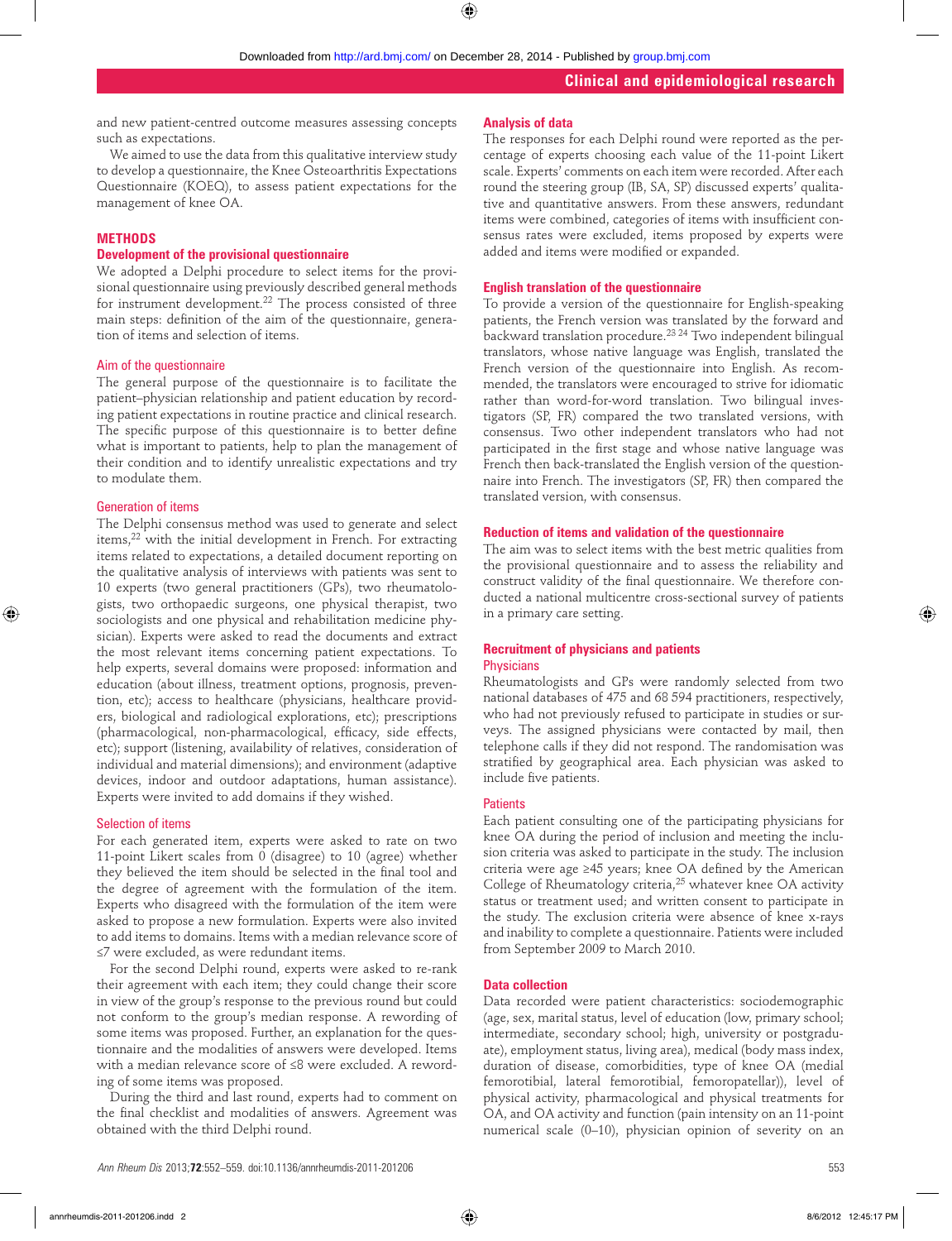

coefficient.

**Figure 1** Development of the Knee Osteoarthritis Expectation Questionnaire.

11-point numeric scale (0–10), Western Ontario and McMaster Universities Arthritis Index (WOMAC) functional scale and SF-12 physical and mental scales). The questionnaires were completed on paper or electronically according to patient preference.

#### **Sample size calculation**

We expected a Cronbach  $\alpha$  coefficient of 0.7–0.9 for the KOEQ. We needed to include 400 patients for a coefficient of 0.7 with 0.05 accuracy and one of 0.9 with 0.015 accuracy. This number

We used descriptive statistics to examine the response distribution to each item. Items with the following characteristics were removed: low response rate  $(\leq 95\%)$ ; floor or ceiling effect, defined as  $>50\%$  of the respondents choosing an extreme positive or negative response category, respectively; and high inter-item correlation (>0.70) assessed by Spearman correlation

We used explanatory factor analyses with principal component analysis (PCA) to examine the construct validity of the KOEQ. Oblique promax rotation was selected because the factors were not expected to be completely independent of each other.<sup>26</sup> Factors generated by PCA were extracted if eigenvalues were greater than the randomly generated factors from Horn's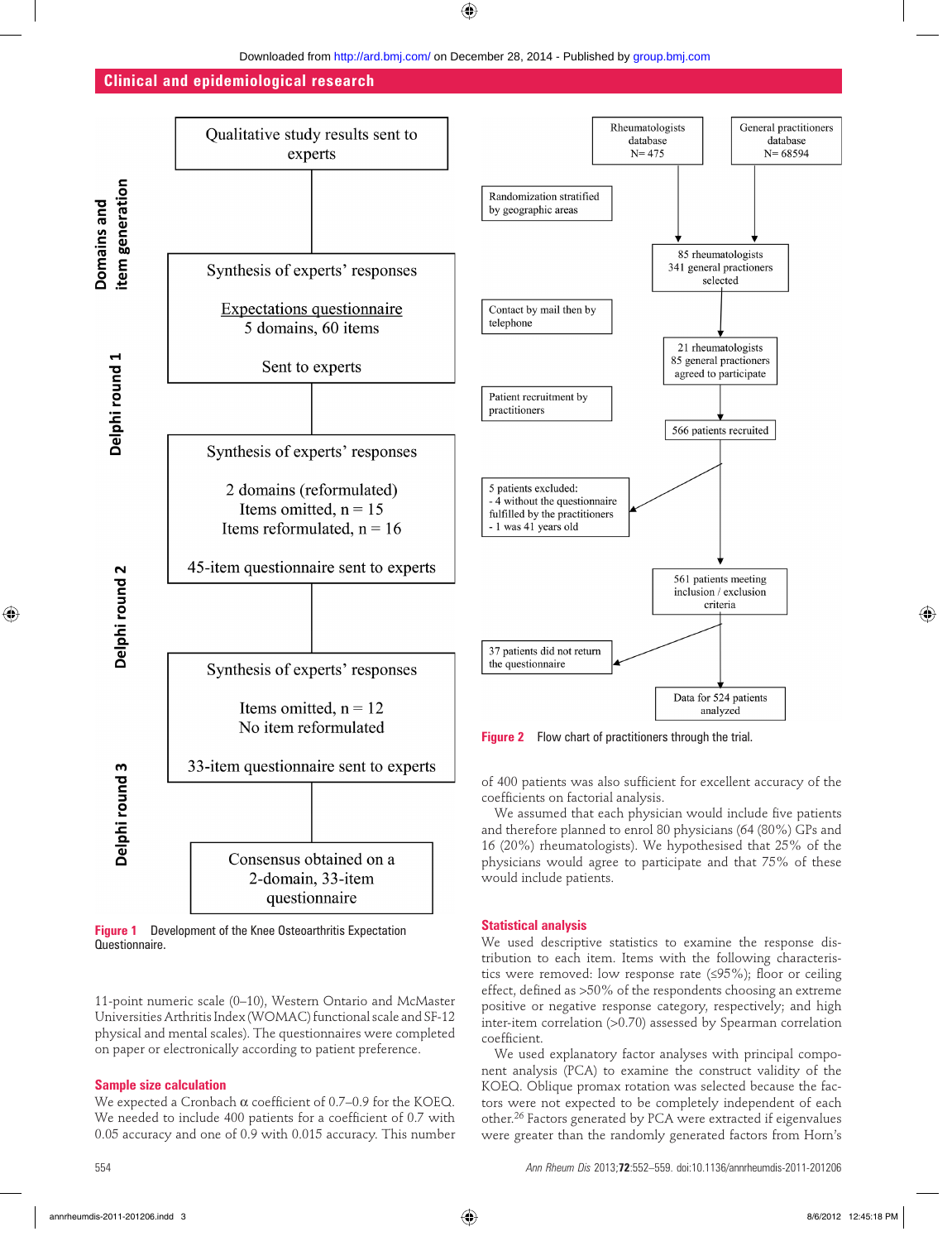

**Figure 3** Exploratory factor analysis of Knee Osteoarthritis Expectation Questionnaire.

parallel analysis.27 Items were included in the factors if they revealed loadings greater than 0.5. In the case of multiple loading of an item on several factors, the item was included in the factor with a better conceptual relationship.

The internal consistency of the KOEQ was assessed by the Cronbach  $\alpha$  coefficient to examine the degree to which the items in a scale measured the same concept<sup>28</sup>; a Cronbach α of >0.70 was considered acceptable, 0.71–0.80 respectable and  $>0.8$  very good. The 95% CI of the Cronbach  $\alpha$  was assessed by the bootstrap technique with 1000 replications.

The multi-trait method was used to test the significantly higher correlation of each item with items of its hypothesised factor than with items of the other factors.29 Distributions of intra-factor and inter-factor correlations were compared by a boxplot graph.

Divergent validity was assessed by Spearman correlation of the global score of the KOEQ and other outcome measures (knee OA severity assessed by physicians, knee pain, function WOMAC score and SF-12 physical and mental scores).

Test–retest reliability was assessed by the intraclass correlation coefficient (ICC) using a two-way random effects model (an ICC ≥0.75 is considered excellent reproducibility)<sup>30</sup> and the Bland–Altman method by calculating the mean difference (δ) between two measurements and the SD of the difference. $31$ The 95% limits of agreement were defined as the mean difference between the measurements ±1.96 SD of the differences. By definition, if differences are normally distributed, 95% of individual differences are within 2 SD of the mean difference (ie, within the limits of agreement). The Bland–Altman plot is useful to search for any systematic bias, assess random error and reveal whether the difference between scores depends on the level of scores. We computed the SEM (essentially, the average SD among observations from the same subject).<sup>32</sup> The SEM was estimated by calculating the square root of the within-subject variance (SEM= $\sqrt{\sigma}$ between measurement +  $\sigma$ residual). The smallest detectable change (SDC) was calculated by the formula SDC=1.96  $\times$   $\sqrt{2}$   $\times$  SEM. The SDC allows 95% confidence that the observed change is a real change.<sup>33</sup> Patients from the cross-



OA, osteoarthritis.

sectional survey could not participate in this part of the study because a visit to the physician might modify expectations. We therefore selected a sample of 40 patients from the files of the physical and rehabilitation medicine department and mailed them a questionnaire to complete at 2-week intervals.

The data were analysed with R 2.10.1 and SAS 9.1.

#### **RESULTS**

#### **Development of the questionnaire assessing patient expectations for management of knee OA**

The experts did not generate new domains for the questionnaire. Synthesis of experts' responses to the analysis of the qualitative study led to the extraction of 60 items concerning expectations (figure  $1$ ).

#### **Selection of items**

For the first Delphi round the 60-item questionnaire was mailed to the experts. The experts' responses were synthesised, items with median relevance ≤7 were eliminated and redundant items were combined, resulting in a 45-item questionnaire; 16 items were reformulated. Domains were combined into two categories: expectations from physicians and expectations from treatment.

For the second Delphi round the 45-item questionnaire was sent back to the experts along with the median scores for relevance and quality of the formulation of each item obtained during the first round, with minimum and maximum scores. The experts were asked again to rate the relevance and quality of the formulation of each item on two 11-point scales. After synthesis of the experts' responses a 33-item questionnaire assessing patient expectations for knee OA management was sent to experts for the third Delphi round (see table S1 in online supplement). Consensus was obtained at this stage.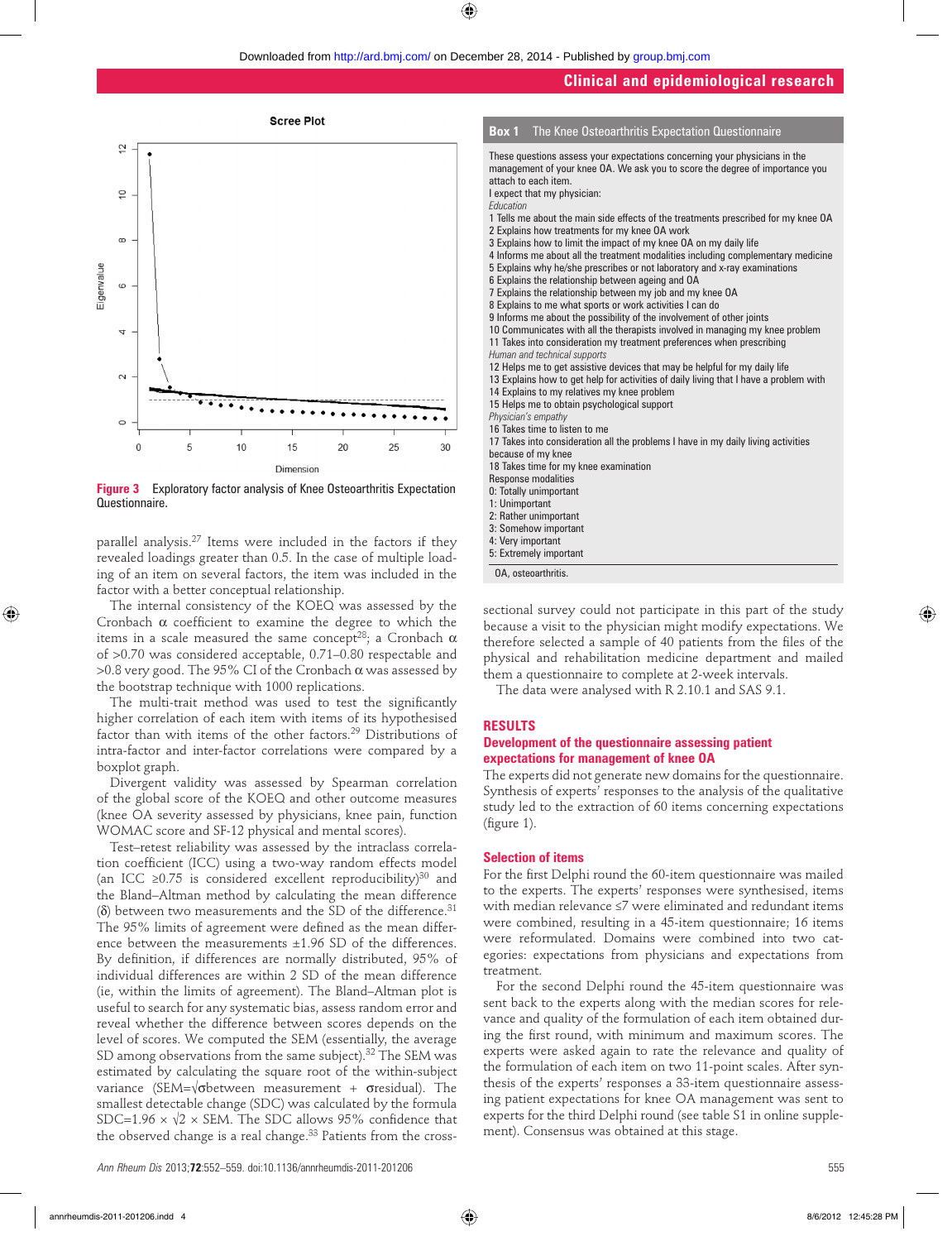**Table 1** Characteristics of patients with osteoarthritis (OA) of the knee surveyed in developing the Knee Osteoarthritis Expectation **Questionnaire** 

| <b>Characteristics</b>                                      | N   |                      |
|-------------------------------------------------------------|-----|----------------------|
| Sociodemographic characteristics                            |     |                      |
| Age, years, mean (SD)                                       | 524 | 68.2 (10.1)          |
| Female sex                                                  | 524 | 327 (62.5)           |
| Married                                                     | 524 | 294 (56.4)           |
| Level of education*                                         | 524 |                      |
| Low                                                         |     | 272 (52.4)           |
| Intermediate                                                |     | 171 (32.9)           |
| High                                                        |     | 76 (14.6)            |
| <b>Employment status</b>                                    | 524 |                      |
| Job activity                                                |     | 96 (18.4)            |
| Retired                                                     |     | 374 (71.8)           |
| No job activity                                             |     | 29 (5.6)             |
| Unemployed                                                  |     | 4(0.8)               |
| Invalidity                                                  |     | 18 (3.5)             |
| Living area                                                 | 524 |                      |
| Rural                                                       |     | 210 (41.4)           |
| Urban                                                       |     | 297 (58.6)           |
| Level of physical activity                                  | 524 |                      |
| Professional sports activity                                |     | 12 (2.3)             |
| Intensive sports activity                                   |     | 13 (2.5)             |
| Regular sport activity                                      |     | 69 (13.2)            |
| Occasional sport activity                                   |     | 88 (16.8)            |
| No sport activity                                           |     | 342 (65.3)           |
| <b>Medical characteristics</b>                              |     |                      |
| Body mass index, kg/m <sup>2</sup> , mean (SD)              | 520 | 28.3 (4.9)           |
| Duration of disease, years, mean (SD)                       | 520 | 6.6(5.3)             |
| Comorbidities                                               | 524 |                      |
| Cardiovascular abnormality                                  |     | 293 (55.9)           |
| Metabolic and endocrinal disorders                          |     | 166 (31.7)           |
| Joint and bone disorders (except knee OA)                   |     | 48 (9.2)             |
| <b>Gastrointestinal disorders</b>                           |     | 72 (13.7)            |
| Respiratory function                                        |     | 35(6.7)              |
| Medial femorotibial knee OA                                 | 524 | 219 (52.9)           |
| Lateral femorotibial knee OA                                | 524 | 73 (39.5)            |
| Femoropatellar knee OA                                      | 524 | 145 (53.1)           |
| Physician scale of severity of knee OA (0-10),<br>mean (SD) | 523 | 5.9(1.8)             |
| Pain intensity (0-10)                                       |     |                      |
| Mean (SD)                                                   | 405 | 5.6(2.1)             |
| Median (01-03)                                              | 405 | $6(4-7)$             |
| Medical drugs for OA                                        |     |                      |
| Analgesics                                                  | 496 | 459 (92.5)           |
| Non-steroidal anti-inflammatory drugs                       | 475 | 234 (49.2)           |
| Slow-acting drugs for OA                                    | 484 | 312 (64.5)           |
| Physical treatments for OA                                  |     |                      |
| Exercise                                                    | 455 | 126 (27.7)           |
| Physiotherapy                                               | 466 | 153 (32.8)           |
| Complementary medicine                                      | 458 | 46 (10.0)            |
| <b>Functional status</b>                                    |     |                      |
| WOMAC score, mean (SD), range                               | 476 | $31.8(12.9), 1 - 62$ |
| SF-12, mean (SD)                                            | 461 |                      |
| Physical score (range 0-100)                                |     | 35.4(8.0)            |
| Mental score (range 0-100)                                  |     | 44.4 (10.3)          |

Data are number (%) unless indicated otherwise.

\*Low, primary school; intermediate: secondary school; high, university or postgraduate.

OA, osteoarthritis; WOMAC, Western Ontario and McMaster Universities Arthritis Index.

#### **English translation of the questionnaire**

We identified a few discrepancies between each translation by the forward and backward translation procedure, but no information was distorted and consensus was easily obtained. Thus,

the translated versions and the original versions explored the same dimensions.

#### **Reduction of items and validation of the questionnaire Patients**

The physicians recruited 586 patients to test the questionnaire (figure 2). Five patients were excluded (four because the physician questionnaire could not be retrieved for verification of inclusion and exclusion criteria and one because he was aged 41 years), 37 patients did not return their questionnaire, leaving data from 524 patients for analysis.

The mean (SD) age of patients was 68.2 (10.1) years, disease duration  $6.6$  (5.3) years, pain intensity  $5.6$  (2.1 on a scale of  $0-10$ ) and the WOMAC score was 31.8 (12.9), range 1–62 (table 1).

The 38 patients not included in the validation of the questionnaire were on average 5 years younger), had shorter disease duration (28.9% vs 45.5% had OA for >5 years) and were taking more non-steroidal anti-inflammatory drugs  $(66.7\% \text{ vs } 49.2\%)$ than patients whose data were analysed (data not shown).

#### Item reduction

In total, 524 patient files were analysed at this step. Concerning the 33-item provisional questionnaire, no missing values occurred for 487 cases (92.9%).

Fifteen items were omitted after the item reduction process, resulting in an 18-item questionnaire (score range 0–100, box 1). We omitted three items with a ceiling effect (items 31–33 of the provisional questionnaire, see table S1 in online supplement); no item had a floor effect. Two pairs of items were highly correlated (Spearman correlation coefficients 0.7–0.8) and two items were omitted (items 12 and 24 of the provisional questionnaire, see table S1 in online supplement).

Exploratory factor analysis extracted three main factors with eigenvalues of 11.81, 2.81 and 1.56 explaining 46% of the variance (figure 3). Each factor was easily characterised, factor 1 (11 items) representing expectations for education, factor 2 (four items) expectations for information on human and technical support, and factor 3 (three items) expectations for physician empathy. Another 10 items (items 4–8, 17, 19, 22, 26 and 28 of the provisional questionnaire, see table S1 in online supplement) were eliminated because of weak correlation (<0.5) in each factor.

#### Validity of the questionnaire

The reliability of the questionnaire was excellent, with a Cronbach α coefficient of 0.91 (95% CI 0.89 to 0.92). The reliability of each factor was good, with Cronbach  $\alpha$  coefficients of 0.90 (95% CI 0.84 to 0.98) for factor 1, 0.85 (95% CI 0.82 to 0.87) for factor 2 and 0.79 (95% CI 0.74 to 0.83) for factor 3. Confirmatory multi-trait analyses confirmed higher intra-factor than inter-factor correlations (figure 4).

Expected divergent validity (low correlations) was observed with knee pain score  $(r=0.19)$ , WOMAC function score  $(r=0.22)$ and physical and mental scores of the SF-12 (r=−0.07 and r=−0.22, respectively) (table 2).

#### Test–retest reliability

Test–retest reliability was good, with an ICC of 0.78 (95% CI 0.60 to 0.89). With the Bland–Altman technique, the mean difference was close to 0 (0.36 (1.29)). The variability was random and uniform throughout the range of values (figure 5). With the limits of agreement, 95% of the differences between the two measurements could be expected to lie between −14.4 and 15.1 points (2 SD of the mean difference). From the value of the SEM, the SDC for the global score was 14.3 points which, in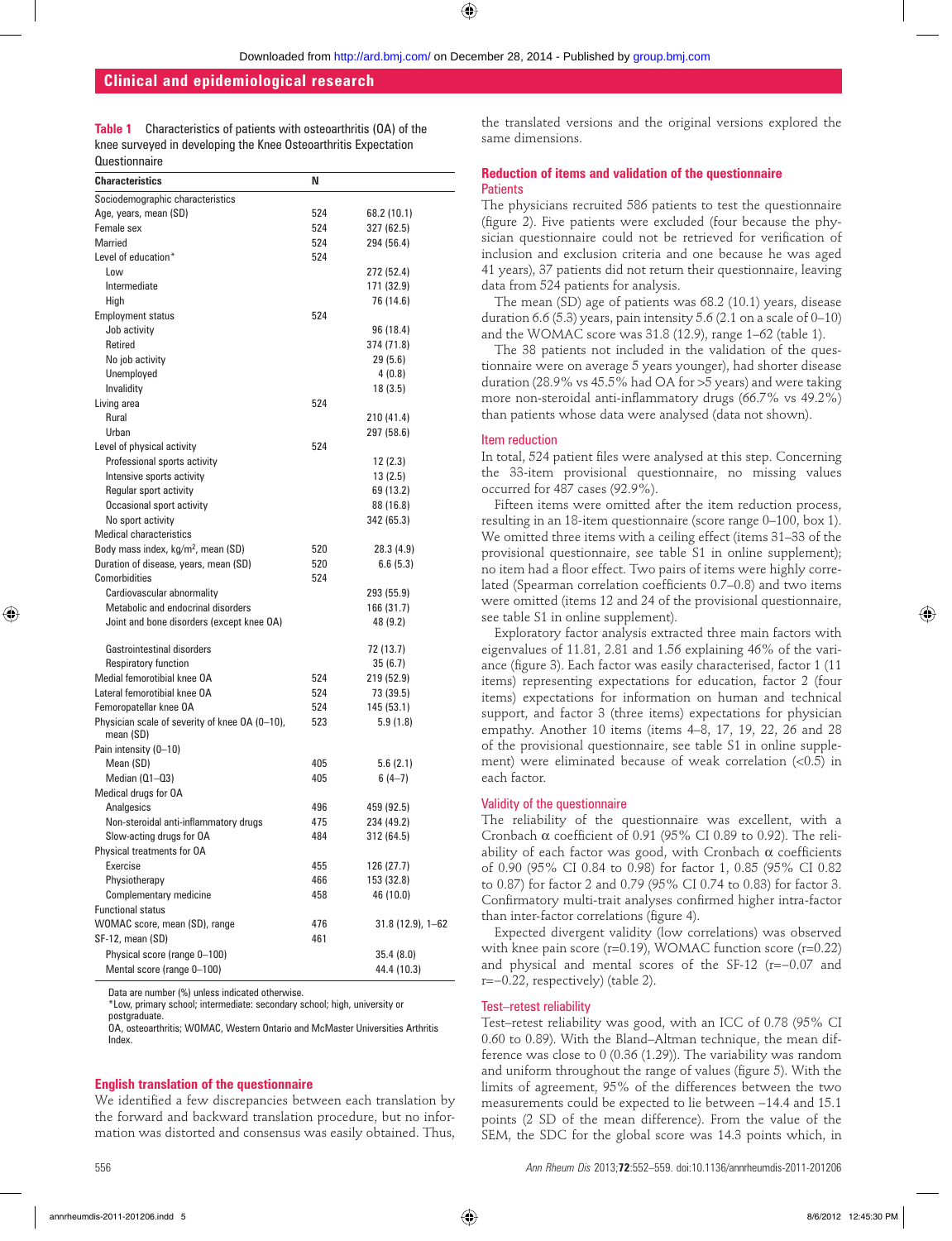

**Figure 4** Confirmatory factor analysis of the Knee Osteoarthritis Expectation Questionnaire: distribution of intra-factor and inter-factor correlation.

| <b>Table 2</b> Divergent validity of the Knee Osteoarthritis Expectation |
|--------------------------------------------------------------------------|
| Questionnaire: correlation of global score and other outcome measures    |

|                                                   | <b>Spearman correlation coefficient</b> | <b>p</b> Value |
|---------------------------------------------------|-----------------------------------------|----------------|
| Knee OA severity (0-10)<br>assessed by physicians | 0.008                                   | 0.86           |
| Knee pain $(0-10)$                                | 0.19                                    | 0.0002         |
| <b>WOMAC</b> function score                       | 0.22                                    | < 0.0001       |
| SF-12 physical score                              | $-0.07$                                 | 0.12           |
| SF-12 mental score                                | $-0.22$                                 | $\leq 0.0001$  |

OA, osteoarthritis; WOMAC, Western Ontario and McMaster Universities Arthritis Index.

a maximum of 90 points, equates to a 15.9% score change (see table S2 in online supplement).

#### Scoring of the KOEQ

According to factor and reliability analyses, an overall score can be used (0–90). The global score is obtained by adding the scores of each of the 18 items. The distribution of the global score and the distribution of the scores for each of the 18 items of the final and 33 items of the provisional scales are shown in figure S1 and table S3 in the online supplement. The metric properties of the global score should be tested in another sample of patients with knee OA.

#### **DISCUSSION**

To our knowledge, this is the first questionnaire developed to assess patient expectations for the management of knee OA by their physicians. A questionnaire assessing expectations was developed several years ago for patients undergoing hip replacement,11 34 but no instrument exists to assess the expectations of patients with OA at an earlier stage.

The main strength of this study is the design used to generate the items. The in-depth interviews about patients' views of knee OA and its management provide a relevant qualitative database to select items that really matter to patients when building a patient-reported questionnaire. This approach is strongly recommended by the US FDA<sup>20</sup> because it increases the content validity of an instrument. Most patient-reported outcomes widely



**Figure 5** Bland–Altman analysis of test–retest reliability.

used in OA were developed in the 1980s and 1990s, mainly by selecting items from expert viewpoints and/or pre-existing questionnaires.35–39 Because of discrepancies between patients and physicians in terms of what is important, $1-3$  the content validity of these questionnaires is questionable.

The Delphi design used to select items from the qualitative study is a classic recommended method<sup>22</sup> that allows experts to give their opinions with blinding to other experts' opinions in a first step and to achieve consensus anonymously in a second step. The method prevents a 'leading-expert' effect. Items generated in the provisional questionnaire seemed understandable and acceptable, as seen by the low rate of missing answers for the provisional scale.

We translated the provisional rather than the final questionnaire into English to let researchers from other English-speaking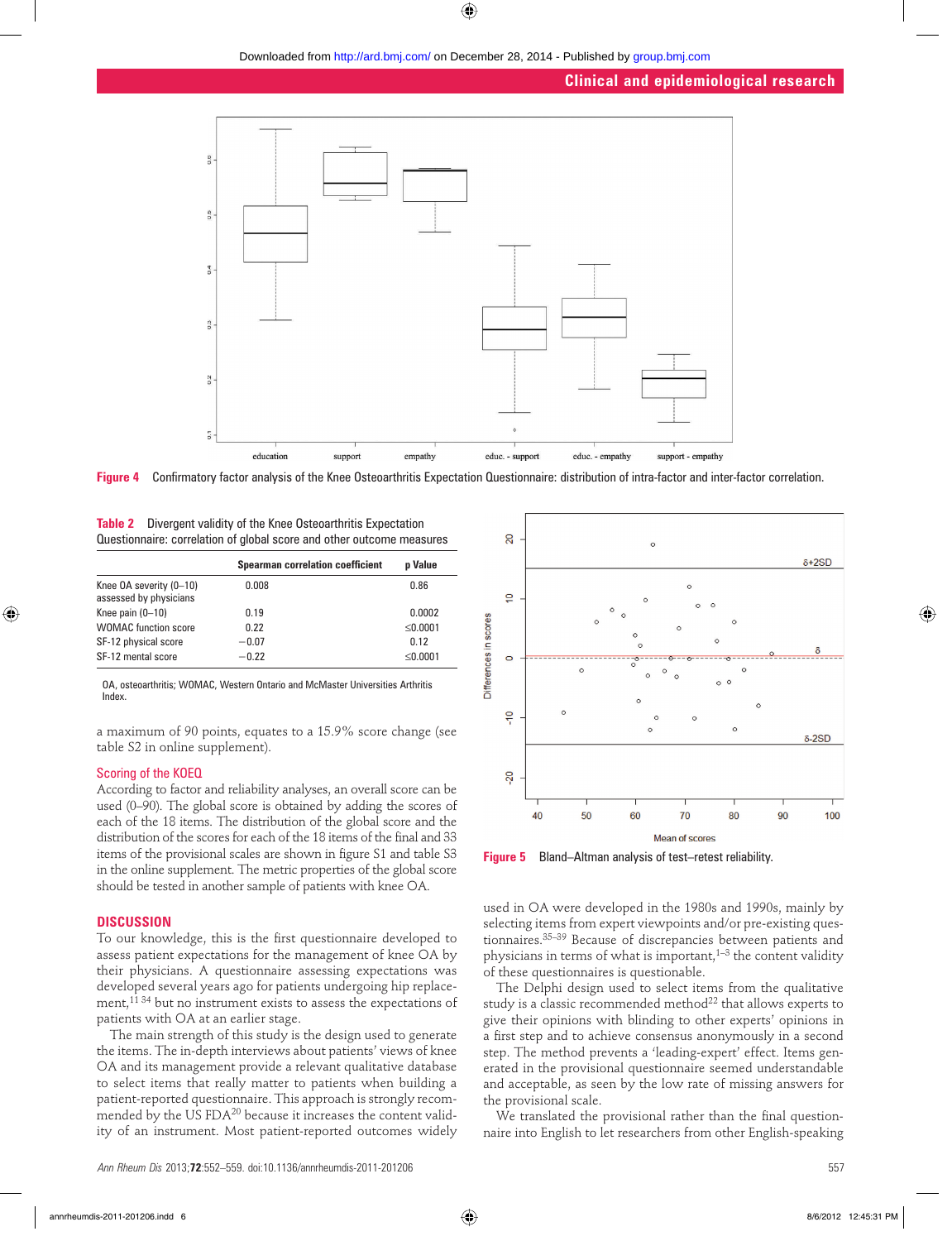countries test the item reduction step in their own country if they felt it could be relevant in a different background.

During the Delphi procedure the five-domain structure proposed by the steering group of the study to help experts select items was rapidly simplified into two domains—expectations about physicians and treatments—which suggests that French patients with knee OA structure their expectations this way. During the item reduction process all items about treatment expectations were omitted because of a ceiling effect. The fact that patients with knee OA have high expectations of treatment efficacy for pain, function and disease evolution is shared, logical and obvious and probably does not need to be recorded. The final questionnaire therefore focuses on patient expectations about physicians.

The metric performance of the questionnaire is promising. The instrument has excellent internal validity (reliability) and test–retest reproducibility. It probably has satisfactory construct validity because we observed the expected divergent validity and the factorial structure seems robust, with three factors identified and easily characterised after exploratory factor analysis and confirmation by confirmatory factor analysis. Patient expectations about physicians are organised around three axes: education, information about human and technical support and physician empathy.

This study has some limitations. The main limitation is that we did not include patients in the group of experts for the Delphi procedure. Although knee OA is a frequent clinical situation, no patient association exists in France and the identification and selection of patients implicated in the disease and its management is not easy. In addition, the questionnaire was developed in a strict French context and its content validity should be verified in other groups of patients with different cultural backgrounds. However, French society is highly multicultural, and this limitation applies to every patient-reported outcome because none of these outcomes has been developed simultaneously in different countries with different languages and cultures. For assessment of the validity of the questionnaire, we assessed divergent validity but not convergent validity. However, no other instrument exists to assess the expectations or a concept close to expectations in this context. Finally, our item selection and reduction processes resulted in a questionnaire assessing only patient expectations about physicians, which does not cover the whole range of patient expectations. However, an instrument focusing on expectations about physicians may help to optimise patient–physician relationships, which probably play a pivotal role in the management of chronic diseases.3 8 9 15 40

This questionnaire may be helpful in two different approaches: (1) a qualitative individualised analysis of responses in routine practice that may help to increase the quality of the patient–physician relationship by providing relevant information to the physician to adapt attitudes, educational messages and treatment strategies to the patient's expectations; and (2) a quantitative analysis that may provide useful information in clinical research on the effect of high or low levels of expectations or their changes or fulfilments of patient satisfaction, treatment compliance and outcomes and disease evolution.

In conclusion, we propose a new 18-item patient self-reported questionnaire assessing patient expectations for the management of knee OA by physicians. This questionnaire has robust metric properties, particularly content and construct validities. Its usefulness in the clinic and for clinical research remains to be demonstrated.

**Acknowledgements** The authors thank Pierre Alainguillaume, Philippe Anract, David Biau, Xavier Chevalier, Dominique Desjeux, Francis Guillemin, Alain Lorenzo and Pascal Richette for their participation in the Delphi process.

**Contributors** MB, IB, FR, PR and SP conceived the study design. IB, MD, GB and PR performed the statistical analysis. MB and SP wrote the first draft of the manuscript. All authors approved the final draft of the manuscript.

**Funding** Pfizer France.

**Competing interests** None.

#### **Patient consent** Obtained.

**Ethics approval** The study protocol was approved by the ethics committee of Cochin Hospital, Paris. Investigations were conducted according to the principles of the Declaration of Helsinki.

**Provenance and peer review** Not commissioned; externally peer reviewed.

#### **REFERENCES**

- 1. **Wylde V**, Hewlett S, Learmonth ID, *et al*. Personal impact of disability in osteoarthritis: patient, professional and public values. *Musculoskeletal Care* 2006;**4**:152–66.
- 2. **Hewlett S**, Smith AP, Kirwan JR. Values for function in rheumatoid arthritis: patients, professionals, and public. *Ann Rheum Dis* 2001;**60**:928–33.
- 3. **Tugwell P**, Bombardier C, Buchanan WW, *et al*. Methotrexate in rheumatoid arthritis. Impact on quality of life assessed by traditional standard-item and individualized patient preference health status questionnaires. *Arch Intern Med* 1990;**150**: 59–62.
- 4. **Nilsdotter AK**, Toksvig-Larsen S, Roos EM. Knee arthroplasty: are patients' expectations fulfilled? A prospective study of pain and function in 102 patients with 5-year follow-up. *Acta Orthop* 2009;**80**:55–61.
- 5. **Gandhi R**, Davey JR, Mahomed N. Patient expectations predict greater pain relief with joint arthroplasty. *J Arthroplasty* 2009;**24**:716–21.
- **Mancuso CA**, Jout J, Salvati EA, et al. Fulfillment of patients' expectations for total hip arthroplasty. *J Bone Joint Surg Am* 2009;**91**:2073–8.
- **Street RL Jr**, Richardson MN, Cox V, et al. (Mis)understanding in patient-health care provider communication about total knee replacement. *Arthritis Rheum* 2009;**61**:100–7.
- 8. **NIH Consensus Conference.** Total hip replacement. NIH Consensus Development Panel on Total Hip Replacement. *JAMA* 1995;**273**:1950–6.
- **Mahomed NN**, Liang MH, Cook EF, et al. The importance of patient expectations in predicting functional outcomes after total joint arthroplasty. *J Rheumatol* 2002;**29**:1273–9.
- 10. **Groeneveld PW**, Kwoh CK, Mor MK, *et al*. Racial differences in expectations of joint replacement surgery outcomes. *Arthritis Rheum* 2008;**59**:730–7.
- **Mancuso CA**, Sculco TP, Salvati EA. Patients with poor preoperative functional status have high expectations of total hip arthroplasty. *J Arthroplasty* 2003;**18**:872–8.
- **Kravitz RL.** Measuring patients' expectations and requests. Ann Intern Med 2001;**134**(9 Pt 2):881–8.
- 13. **Lingard EA**, Sledge CB, Learmonth ID. Patient expectations regarding total knee arthroplasty: differences among the United States, United Kingdom, and Australia. *J Bone Joint Surg Am* 2006;**88**:1201–7.
- 14. **Xie F**, Li SC, Fong KY, *et al*. What health domains and items are important to patients with knee osteoarthritis? A focus group study in a multiethnic urban Asian population. *Osteoarthr Cartil* 2006;**14**:224–30.
- **Kwoh CK**, Ibrahim SA. Rheumatology patient and physician concordance with respect to important health and symptom status outcomes. *Arthritis Rheum* 2001;**45**:372–7.
- 16. **Brokelman R**, van Loon C, van Susante J, et al. Patients are more satisfied than they expected after joint arthroplasty. *Acta Orthop Belg* 2008;**74**:59–63.
- 17. **Lieberman JR**, Dorey F, Shekelle P, *et al*. Differences between patients' and physicians' evaluations of outcome after total hip arthroplasty. *J Bone Joint Surg Am* 1996;**78**:835–8.
- 18. **Mannion AF**, Kämpfen S, Munzinger U, *et al*. The role of patient expectations in predicting outcome after total knee arthroplasty. *Arthritis Res Ther* 2009;**11**:R139.
- 19. **Editors.** Qualitative research: understanding patients' needs and experiences. *PLoS Med* 2007;**4**:e258.
- FDA. Patient-Reported Outcome Measures: Use in Medical Product Development to Support Labeling Claims. *Clinical/Medical* 2009;**74**:65132–3.
- 21. **Alami S**, Boutron I, Desjeux D, *et al*. Patients' and practitioners' views of knee osteoarthritis and its management: a qualitative interview study. *PLoS ONE* 2011;**6**:e19634.
- 22. **Stewart J**, O'Halloran C, Harrigan P, *et al*. Identifying appropriate tasks for the preregistration year: modified Delphi technique. *BMJ* 1999;319:224-9.
- **Guillemin F**, Bombardier C, Beaton D. Cross-cultural adaptation of health-related quality of life measures: literature review and proposed guidelines. *J Clin Epidemiol* 1993;**46**:1417–32.
- 24. **Beaton DE**, Bombardier C, Guillemin F, *et al*. Guidelines for the process of crosscultural adaptation of self-report measures. *Spine* 2000;**25**:3186–91.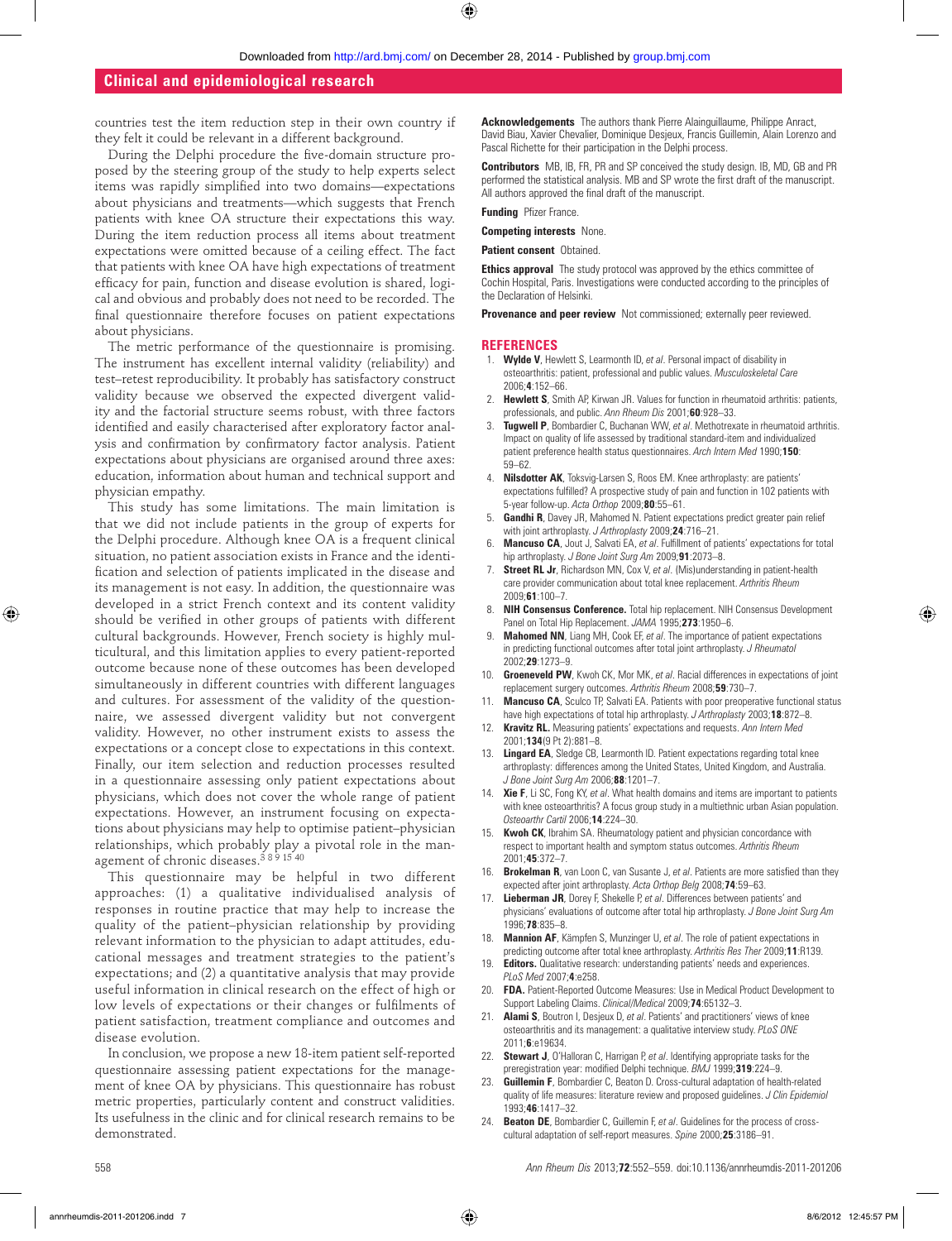- 25. **Altman R**, Asch E, Bloch D, et al. Development of criteria for the classification and reporting of osteoarthritis. Classification of osteoarthritis of the knee. Diagnostic and Therapeutic Criteria Committee of the American Rheumatism Association. *Arthritis Rheum* 1986;**29**:1039–49.
- 26. **Costello A**, Osborne J. Best practices in exploratory factor analysis: four recommendations for getting the most from your analysis. *Practical Assess Res Eval* 2005;**10**:1–9.
- 27. **Dinno A.** Exploring the sensitivity of Horn's parallel analysis to the distributional form of random data. *Multivariate Behav Res* 2009;**44**:362–88.
- 28. **Bland JM**, Altman DG. Cronbach's alpha. *BMJ* 1997;**314**:572.
- 29. **Ware JE Jr**, Gandek B. Methods for testing data quality, scaling assumptions, and reliability: the IQOLA Project approach. International Quality of Life Assessment. *J Clin Epidemiol* 1998;**51**:945–52.
- 30. **Marx RG**, Menezes A, Horovitz L, *et al*. A comparison of two time intervals for testretest reliability of health status instruments. *J Clin Epidemiol* 2003;**56**:730–5.
- 31. **Bland JM**, Altman DG. Statistical methods for assessing agreement between two methods of clinical measurement. *Lancet* 1986;**1**:307–10.
- 32. **de Vet HC**, Terwee CB, Knol DL, *et al*. When to use agreement versus reliability measures. *J Clin Epidemiol* 2006;**59**:1033–9.
- 33. **de Boer MR**, de Vet HC, Terwee CB, *et al*. Changes to the subscales of two visionrelated quality of life questionnaires are proposed. *J Clin Epidemiol* 2005;**58**:1260–8.
- 34. **Mancuso CA**, Salvati EA, Johanson NA, *et al*. Patients' expectations and satisfaction with total hip arthroplasty. *J Arthroplasty* 1997;**12**:387–96.
- 35. **Bellamy N**, Buchanan WW, Goldsmith CH, *et al*. Validation study of WOMAC: a health status instrument for measuring clinically important patient relevant outcomes to antirheumatic drug therapy in patients with osteoarthritis of the hip or knee. *J Rheumatol* 1988;**15**:1833–40.
- 36. **Lequesne MG**, Mery C, Samson M, *et al*. Indexes of severity for osteoarthritis of the hip and knee. Validation value in comparison with other assessment tests. *Scand J Rheumatol Suppl* 1987;**65**:85–9.
- 37. **Bellamy N**, Campbell J, Haraoui B, *et al*. Dimensionality and clinical importance of pain and disability in hand osteoarthritis: development of the Australian/Canadian (AUSCAN) Osteoarthritis Hand Index. *Osteoarthr Cartil* 2002;**10**:855–62.
- 38. **Duruöz MT**, Poiraudeau S, Fermanian J, *et al*. Development and validation of a rheumatoid hand functional disability scale that assesses functional handicap. *J Rheumatol* 1996;**23**:1167–72.
- 39. **Dreiser RL**, Maheu E, Guillou GB, *et al*. Validation of an algofunctional index for osteoarthritis of the hand. *Rev Rhum Engl Ed* 1995;**62**(6 Suppl 1):43S–53S.
- 40. **Foster NE**, Thomas E, Hill JC, *et al*. The relationship between patient and practitioner expectations and preferences and clinical outcomes in a trial of exercise and acupuncture for knee osteoarthritis. *Eur J Pain* 2010;**14**:402–9.